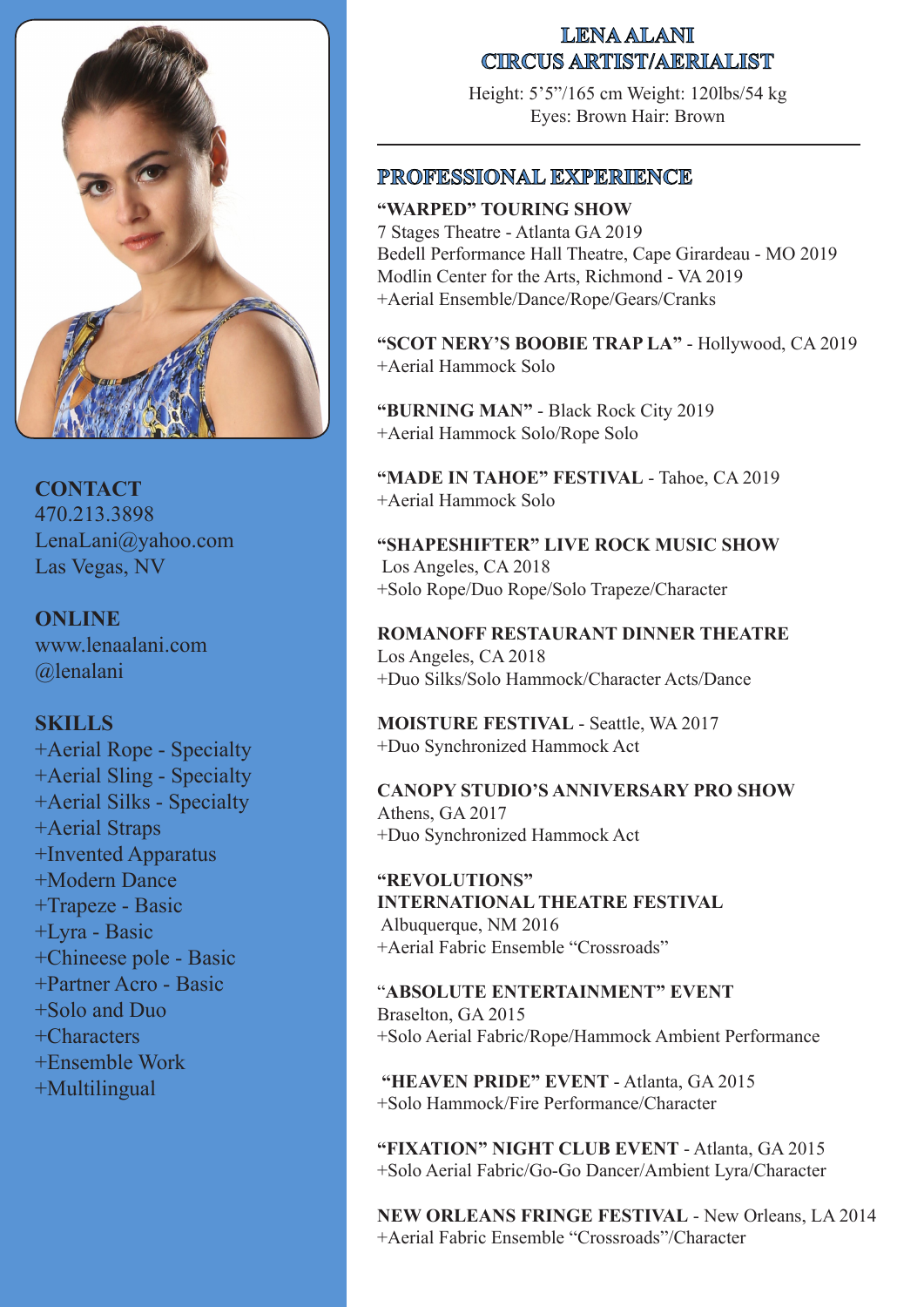#### **"EXPOSED: HUMANITY IN MOTION"**

7stages Theatre - Atlanta, GA 2014 +Aerial Fabric Ensemble "Crossroads"/Character

## **METHODIST CHURCH CHRISTMAS PRODUCTION**

Atlanta, GA 2014 +Solo and Duo Fabric/Group Acrobatics

## **"CIRQUE DU NUIT EN ROUGE" DELTA MUSEUM EVENT** Atlanta, GA 2014 +Synchronized Duo Aerial Fabric/Group Acrobatics/Hammock

**"NASCAR" RACING EVENT** - Atlanta, GA 2014 +Fabric Solo Ambient Performance

**"IMPERIAL OPA CIRCUS" PRODUCTION** Atlanta, GA 2013 +Synchronized Duo Aerial Fabric

**"OPERA NIGHTCLUB" VARIOUS EVENTS** Atlanta, GA 2012-2015 +Fabric Solo/Hammock Solo/Characters/Fire Performance

**"LIVING ART AMERICA" BODYPAINTING SHOW** Atlanta, GA 2013 +Character/Dance with Fabric Fans/Model

**"ASPHALT VALENTINE" ROCK BAND MUSIC VIDEO** Atlanta, GA 2012 +Solo Aerial Hammock/Fire Performance

# **EDUCATION**

**FULL TIME TRAINING IN CIRCUS DISCIPLINES** Notable establishments (2011 - Present):

- ♦ "Las Vegas Circus Center" ♦ "Cirque School LA"
- ♦ "The Loft" ♦ "Sky Gym" ♦ "Wise Fool" ♦ "NECCA"
- ♦ "Radical Movement Factory"

# **PROFESSIONAL COACHING**

**Straps**: David Isaac Grey (Cirque Du Soleil) ♦ Aaron Kozloff 2020-Present

**Rope:** Alex Allan ♦ Terry Crane ♦ Emiliano Ron ♦ Marina Luna ♦ Julia Grace ♦ Allie Cooper ♦ Rain Anya 2014-Present

**Flexibility:** Yulia Mikhailova (Cirque Du Soleil) ♦ Marina Davidovich ♦ Fit & Bendy Program 2012-Present

**Silks and Sling:** Joseph Pinzon ♦ Rain Anya ♦ Tanya Burka (Cirque Du Soleil) ♦ Jenn Bruyer ♦ Brett Womback 2011-Present